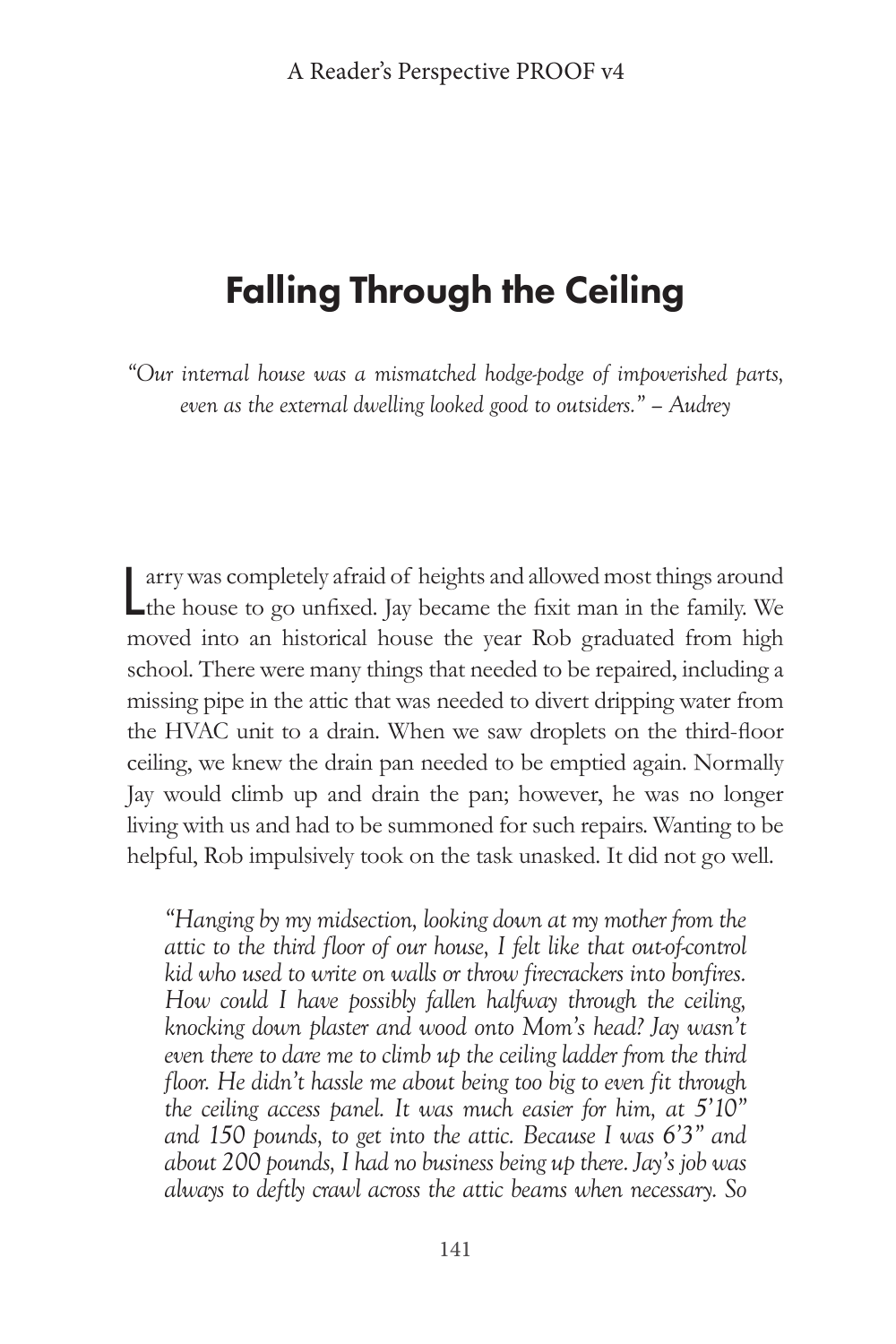## AUDREY R . JONES & LARRY A . JONES, MD

*how did I make the decision that resulted in me hanging in that extremely painful position with my sneakers waving above Mom's head? I have no clue. It just seemed like the right thing to do when I made the decision to fix it in the absence of my brother and my father, who was afraid of heights. I was in college; living rent free and was perfectly comfortable with putting off things until later. I guess I thought it would be fun." – Rob*

Fortunately, Jay showed up in the nick of time and got Rob down from the hole before he crashed through the ceiling. I felt blessed that once again my child was safe, and at the same time, it was one more atypical day with the Jones Boys. I didn't even bother to ask him why he did it. These types of incidents had been going on for years, and there's never a good explanation. After asking why so many times and it never making sense, you just stop asking and become a fixer—an enabler—to get to the next point. Fixing things is what we learned to do, and it teaches nothing. We had become inoculated against the errors, the mishaps, the poor choices and the bad decisions. Parents will enable until they run out of money, run out of patience or simply give up.

**(C**Rob fell through the ceiling, not because he did not know that beam walking was dangerous, but because he was impulsive. Solving the problem would have taken more effort than trying one more daredevil move." – Audrey *beam walking was dangerous, but because he was impulsive. Solving the problem would have taken more effort than trying one more daredevil move." – Audrey*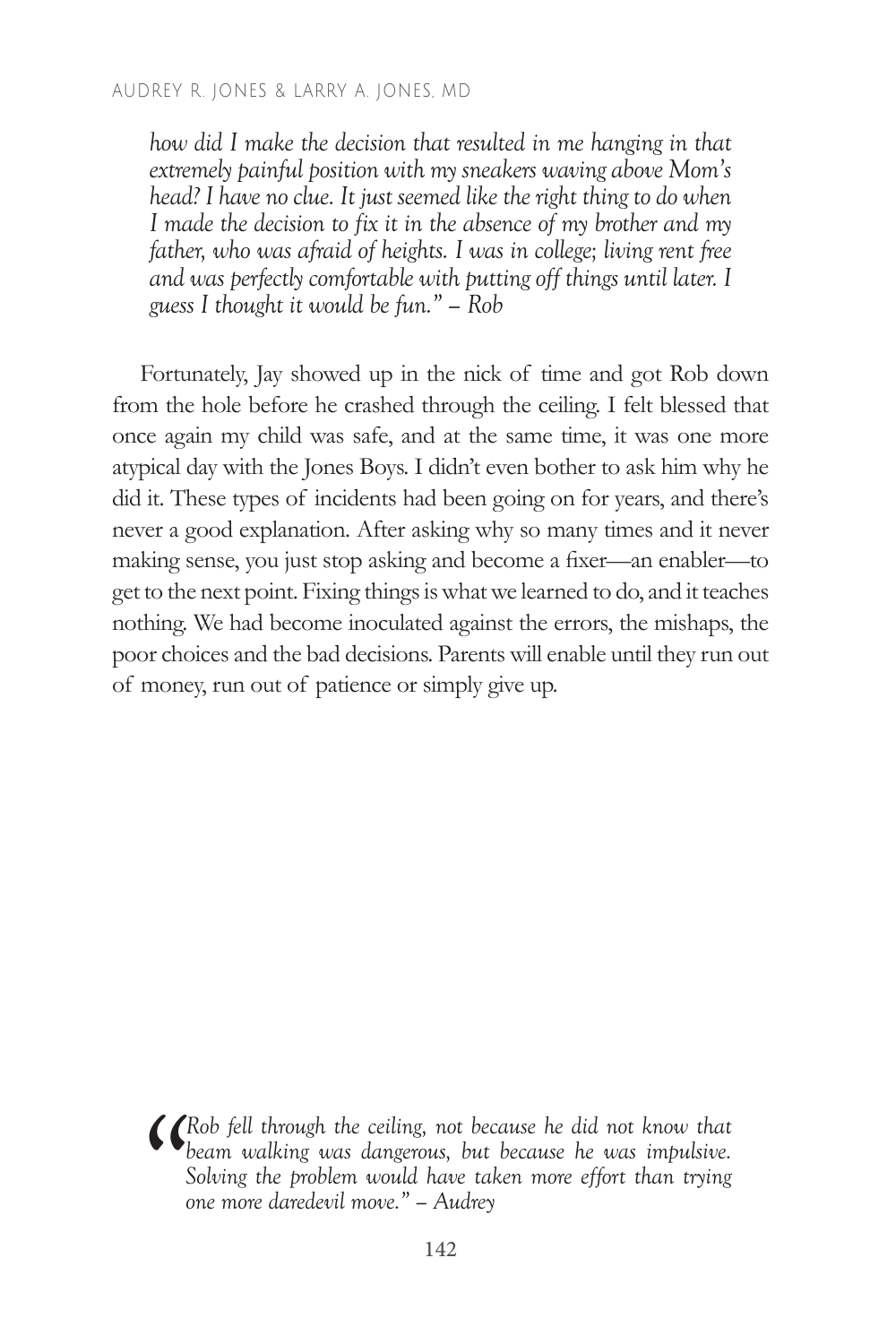## FINAL THOUGHTS

*"From the Winds of Frustration to Stabilization and Resilience" Audrey and Larry*

Our family memoir was written to highlight for parents and professionals the journey that our family has taken to get to stability in our marriage and our sons' lives. These are just some of the stories of our parenting experience raising three African American males. As you have read, it has been a wild roller coaster ride of child rearing. We want your path to be more direct by avoiding our mistakes and finding the right tools to guide your child(ren) successfully through the maze of distractions that accompany ADHD. Hopefully you will share what we have learned about how crucial stabilizing inattention and impulsive behaviors are, in order to unlock each person's gifts. This is an ongoing challenge. We want our perspective in *Falling Through the Ceiling* to be a catalyst for discussion and sharing your story with other families and friends.

As a parent reading our stories, you understand the value of early diagnosis and treatment. Early interventions are extremely effective in focusing on the most appropriate educational and behavioral goals. You have the benefit of regular meetings with the school to keep education and behavior on track. You as the parent are the primary decision- maker and advocate. However, as the child approaches adolescence, he should be included in the decision making process.

We were diligent and resilient in getting our sons through high school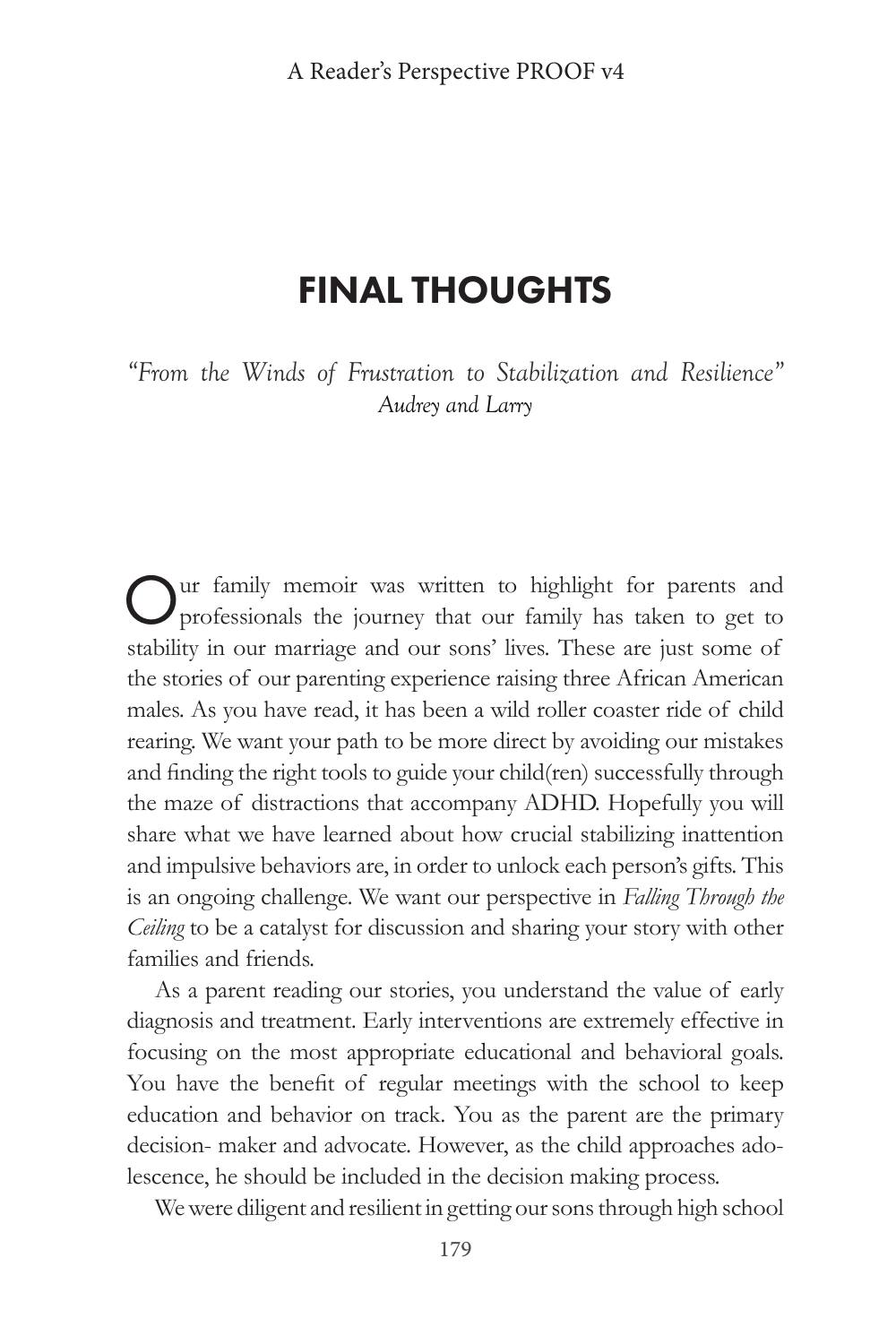## AUDREY R . JONES & LARRY A . JONES, MD

and transitioning them to college. Based on our college experiences, we thought that college would offer them their best opportunities to thrive, but it was there that they each hit the proverbial brick wall. These years were our greatest tests as parents. We had been a significant stabilizing force for them, and too often, enablers. Even though they had been taught to focus in order to be successful in school. As the stories reveal, our maturing young men each continued to struggle with inattention, hyperactivity, and impulsivity in college. Only Rob completed his bachelor's degree on his first try.

To stabilize our sons and begin to unlock their adult gifts required many resources, a different set for each one. In others words, preparing for a positive lifestyle after the storms and day-to-day challenges of ADHD required resource kits including:

- • Family
- • Educational professionals (teachers, counselors, coaches)
- Psychological therapists and counselors
- Physicians
- Medication

When our sons began living independently, they disavowed the need for most of the types of resources we had provided. But as they have matured, they have cobbled together their own teams and villages to keep their positive behavior on track. Fortunately, they have found supportive, loving mates that encourage them and establish ground rules for their relationships.

After 40 years of practicing parenting we see that our most critical responsibilities continue to be:

- Keeping realistic expectations for each child, accounting for how ADHD affects him
- Maintaining a stable, safe home
- • Providing positive supervision and learning experiences at every age
- Promoting shared problem solving, not enabling, as they mature

Our measure of success is their ability to have meaningful careers, find loving mates and to use the principles we have outlined in this